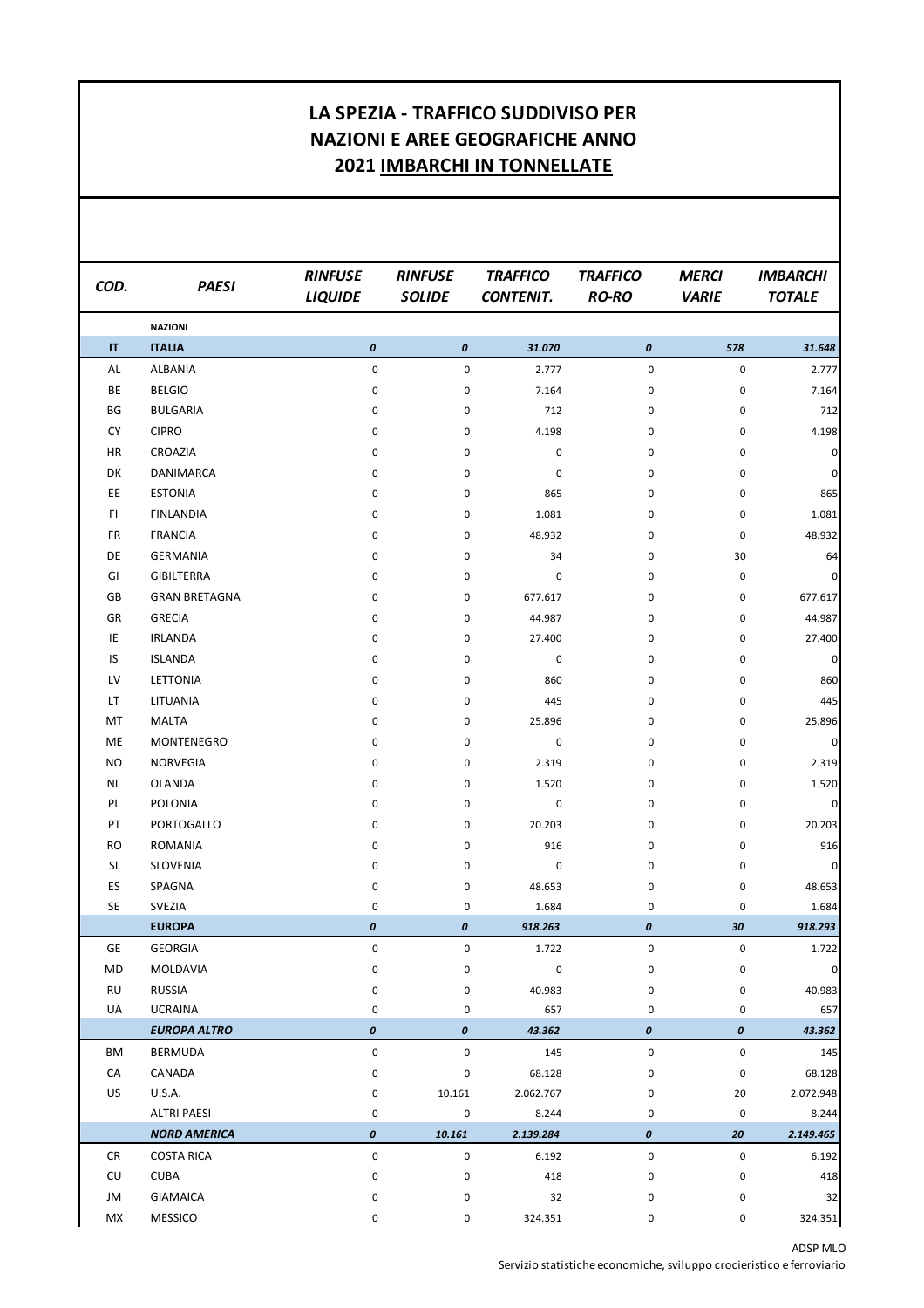| PA   | PANAMA                                        | 0      | 0                     | 21.805            | 0      | $\pmb{0}$ | 21.805            |
|------|-----------------------------------------------|--------|-----------------------|-------------------|--------|-----------|-------------------|
| DO   | REPUBBLICA DOMINICANA                         | 0      | 0                     | 10.985            | 0      | 0         | 10.985            |
|      | <b>ALTRI PAESI</b>                            | 0      | 0                     | 40.088            | 0      | 0         | 40.088            |
|      | <b>CENTRO AMERICA</b>                         | 0      | 0                     | 403.871           | 0      | 0         | 403.871           |
| AR   | ARGENTINA                                     | 0      | 0                     | 11.355            | 0      | $\pmb{0}$ | 11.355            |
| BR   | <b>BRASILE</b>                                | 0      | 0                     | 26.408            | 0      | 0         | 26.408            |
| CL.  | <b>CILE</b>                                   | 0      | 0                     | 83.672            | 0      | 0         | 83.672            |
| COD. | COLOMBIA                                      | 0      | 0                     | 24.876            | 0      | 0         | 24.876            |
| EC   | <b>ECUADOR</b>                                | 0      | 0                     | 26.003            | 0      | 0         | 26.003            |
| PY   | PARAGUAY                                      | 0      | 0                     | 44                | 0      | 0         | 44                |
| PE   | PERU'                                         | 0      | 0                     | 36.050            | 0      | 0         | 36.050            |
| UY   | <b>URUGUAY</b>                                | 0      | 0                     | 325               | 0      | 0         | 325               |
| VE   | VENEZUELA                                     | 0      | 0                     | 6.176             | 0      | 0         | 6.176             |
|      | <b>ALTRI PAESI</b>                            | 0      | 0                     | 3.620             | 0      | 0         | 3.620             |
|      | <b>SUD AMERICA</b>                            | 0      | 0                     | 218.529           | 0      | 0         | 218.529           |
| DZ   | ALGERIA                                       | 0      | 0                     | 162.409           | 0      | $\pmb{0}$ | 162.409           |
| EG   | <b>EGITTO</b>                                 | 0      | 0                     | 65.695            | 0      | 0         | 65.695            |
| LY   | LIBIA                                         | 0      | 0                     | 103.291           | 0      | $\pmb{0}$ | 103.291           |
| MA   | <b>MAROCCO</b>                                | 0      | 0                     | 252.058           | 0      | 90        | 252.148           |
| TN   | <b>TUNISIA</b>                                | 0      | 0                     | 2.125             | 0      | 330       | 2.455             |
|      | <b>NORD AFRICA</b>                            | 0      | 0                     | 585.578           | 0      | 420       | 585.998           |
| ER   | ERITREA                                       | 0      | 0                     | 0                 | 0      | $\pmb{0}$ | $\mathbf 0$       |
| KE   | KENYA                                         | 0      | 0                     | 8.213             | 0      | 0         | 8.213             |
| SO.  | SOMALIA                                       | 0      | 0                     | 309               | 0      | 0         | 309               |
| ΖA   | SUDAFRICA                                     | 0      | 0                     |                   | 0      | 0         | 126.275           |
|      |                                               |        |                       | 126.275           |        |           |                   |
| SD   | SUDAN                                         | 0<br>0 | 0                     | 917               | 0      | 0         | 917               |
|      | <b>ALTRI PAESI</b><br><b>AFRICA ORIENTALE</b> | 0      | 0<br>$\boldsymbol{o}$ | 67.538<br>203.252 | 0<br>0 | 0<br>0    | 67.538<br>203.252 |
|      |                                               |        |                       |                   |        |           |                   |
| AO   | ANGOLA                                        | 0      | 0                     | 4.873             | 0      | 3.763     | 8.636             |
| СM   | CAMERUN                                       | 0      | 0                     | 123               | 0      | 0         | 123               |
| CG   | CONGO                                         | 0      | 0                     | 3.274             | 0      | 0         | 3.274             |
| CI.  | <b>COSTA D'AVORIO</b>                         | 0      | 0                     | 976               | 0      | 0         | 976               |
| GМ   | <b>GAMBIA</b>                                 | 0      | 0                     | 88                | 0      | 0         | 88                |
| GH   | GANA                                          | 0      | 0                     | 2.136             | 0      | 0         | 2.136             |
| GN   | <b>GUINEA</b>                                 | 0      | 0                     | 6.123             | 0      | 0         | 6.123             |
| LR   | LIBERIA                                       | 0      | 0                     | 507               | 0      | 0         | 507               |
| MR   | MAURITANIA                                    | 0      | 0                     | 23                | 0      | 0         | 23                |
| ΝG   | NIGERIA                                       | 0      | 0                     | 400               | 0      | $\pmb{0}$ | 400               |
| SN   | SENEGAL                                       | 0      | 0                     | 3.245             | 0      | 500       | 3.745             |
|      | <b>ALTRI PAESI</b>                            | 0      | 0                     | 6.750             | 0      | 0         | 6.750             |
|      | <b>AFRICA OCCIDENTALE</b>                     | 0      | $\boldsymbol{o}$      | 28.518            | 0      | 4.263     | 32.781            |
| SA   | ARABIA SAUDITA                                | 0      | 0                     | 100.115           | 0      | 0         | 100.115           |
| IR   | <b>IRAN</b>                                   | 0      | 0                     | 0                 | 0      | 0         | $\pmb{0}$         |
| IQ   | <b>IRAQ</b>                                   | 0      | 0                     | 9.085             | 0      | 0         | 9.085             |
| IL.  | <b>ISRAELE</b>                                | 0      | 0                     | 2.957             | 0      | 0         | 2.957             |
| OM   | <b>OMAN</b>                                   | 0      | 0                     | 13.401            | 0      | 0         | 13.401            |
| QA   | QATAR                                         | 0      | 0                     | 31.355            | 0      | $\pmb{0}$ | 31.355            |
| TR   | <b>TURCHIA</b>                                | 0      | 0                     | 237.871           | 0      | $\pmb{0}$ | 237.871           |
|      | <b>ALTRI PAESI</b>                            | 0      | 0                     | 134.593           | 0      | 269       | 134.862           |
|      | <b>MEDIO ORIENTE</b>                          | 0      | $\boldsymbol{o}$      | 529.377           | 0      | 269       | 529.646           |
| BD   | BANGLADESH                                    | 0      | 0                     | 18.472            | 0      | 0         | 18.472            |
| IN   | <b>INDIA</b>                                  | 0      | 0                     | 191.542           | 0      | $\pmb{0}$ | 191.542           |
| PK   | PAKISTAN                                      | 0      | 0                     | 10.966            | 0      | 0         | 10.966            |
| LK   | <b>SRI LANKA</b>                              | 0      | 0                     | 27.041            | 0      | 0         | 27.041            |
|      | <b>INDIA - PAKISTAN</b>                       | 0      | 0                     | 248.021           | 0      | 0         | 248.021           |

l.